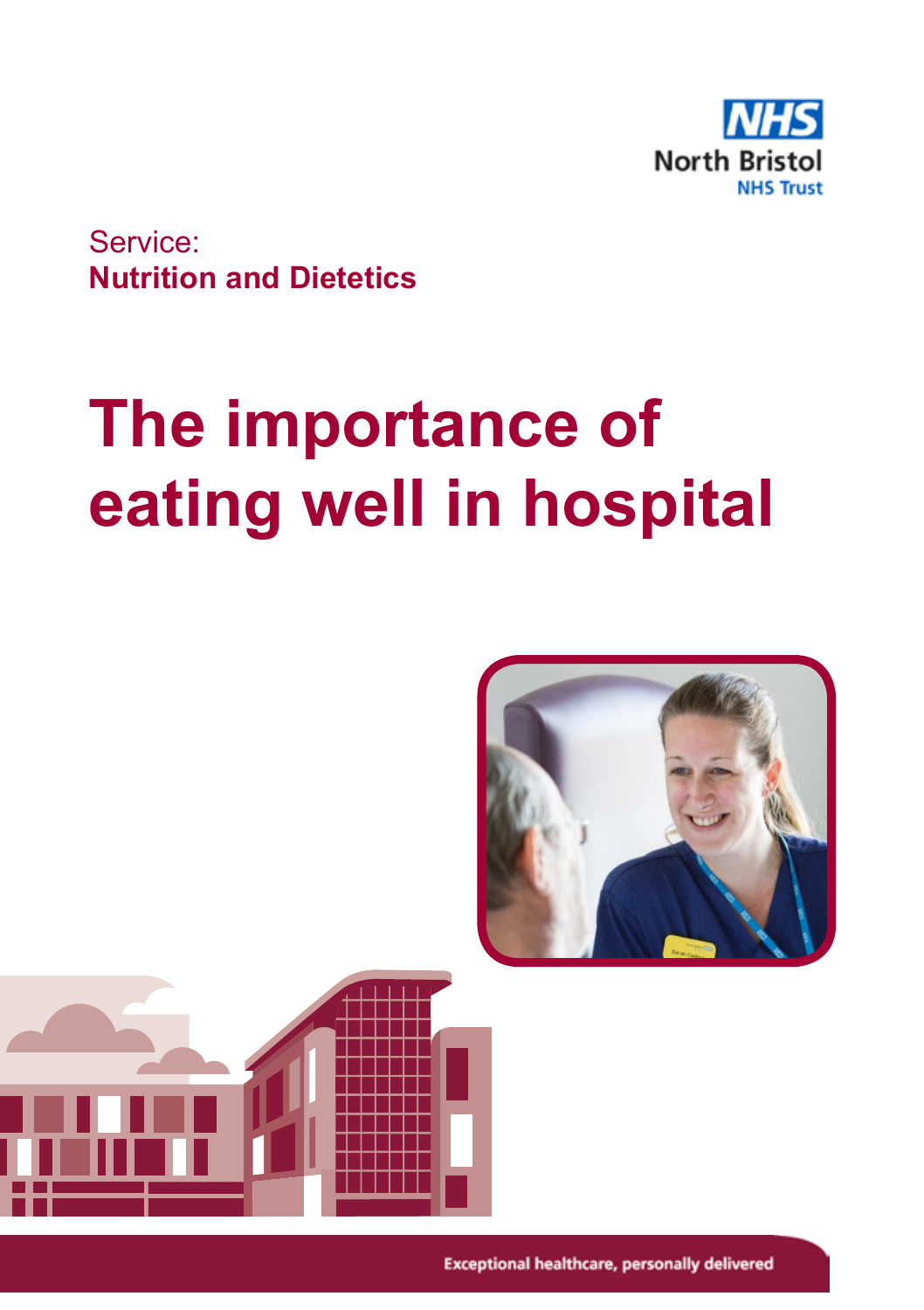# Why have I been given this leaflet?

**Every person admitted to hospital is screened for malnutrition risk.**

**You have been highlighted as being at risk of malnutrition.** 

**What is malnutrition?**

Malnutrition is when your body does not get all the nutrients (e.g. energy or protein) it needs to function properly.

**Malnutrition can occur if:**

- You have a low body weight.
- $\blacksquare$  You have recently lost weight.
- You have a reduced appetite.

■ You have increased need for nutrition due to illness or surgery.

#### **Malnutrition increases risk of complications such as:**



- $\blacksquare$  Falls.
- Pressure ulcers
- Tiredness
- $\blacksquare$  Heart and breathing problems.
- $\blacksquare$  Increased length of stay in hospital.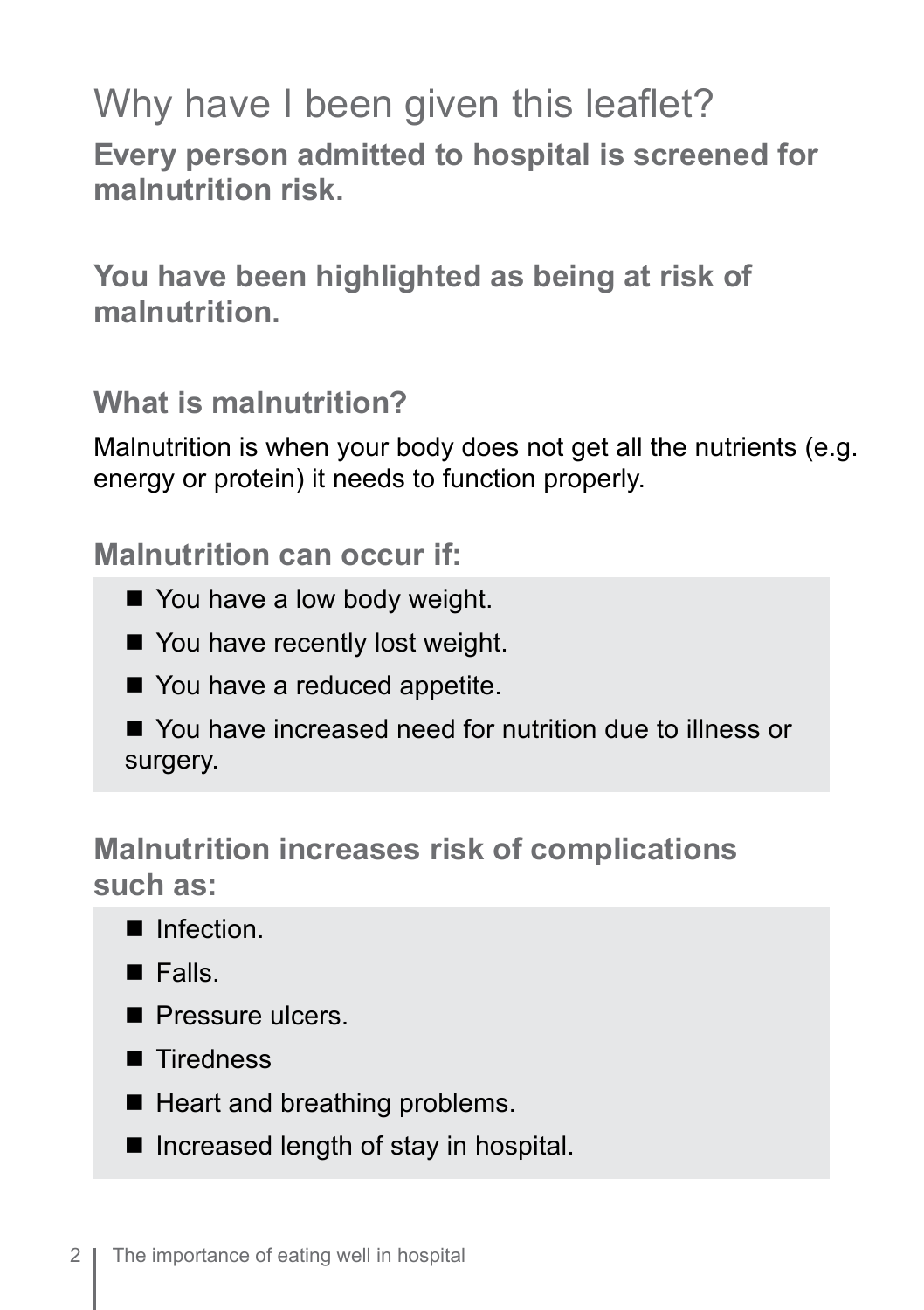# **Why is it important to eat well in hospital?**

Eating well in hospital will reduce risk of malnutrition and the associated complications.

#### **Improving your food intake will help you to:**

- $\blacksquare$  Fight infection.
- $\blacksquare$  Heal wounds and broken bones.
- Do more for yourself and make you feel brighter.
- $\blacksquare$  Give you more strength to move around and breathe better.
- $\blacksquare$  Stay in hospital for less time.

# **How to improve your food intake**

If you find you can't eat very much at meal times try eating smaller portions but more often.

 $\blacksquare$  Ask for a milky drink such as a glass of hot or cold milk, Horlicks, Ovaltine or drinking chocolate between meals instead of tea or coffee.

 $\blacksquare$  You will be offered a special high energy milk shakes such as Meritene shake or Fortisip Compact protein.

 $\blacksquare$  Have a biscuit or piece of cake with your drink between meals.

 $\blacksquare$  Ask the nurse looking after you for a slice of toast or bowl of breakfast cereal at bedtime.

These foods are always available in the ward kitchen.

 $\blacksquare$  Ask your friends and relatives to bring in cartons or fruit juice (such as orange juice or cranberry juice), smoothies or non diet fizzy drinks. Have them between meals rather than drinking squash.

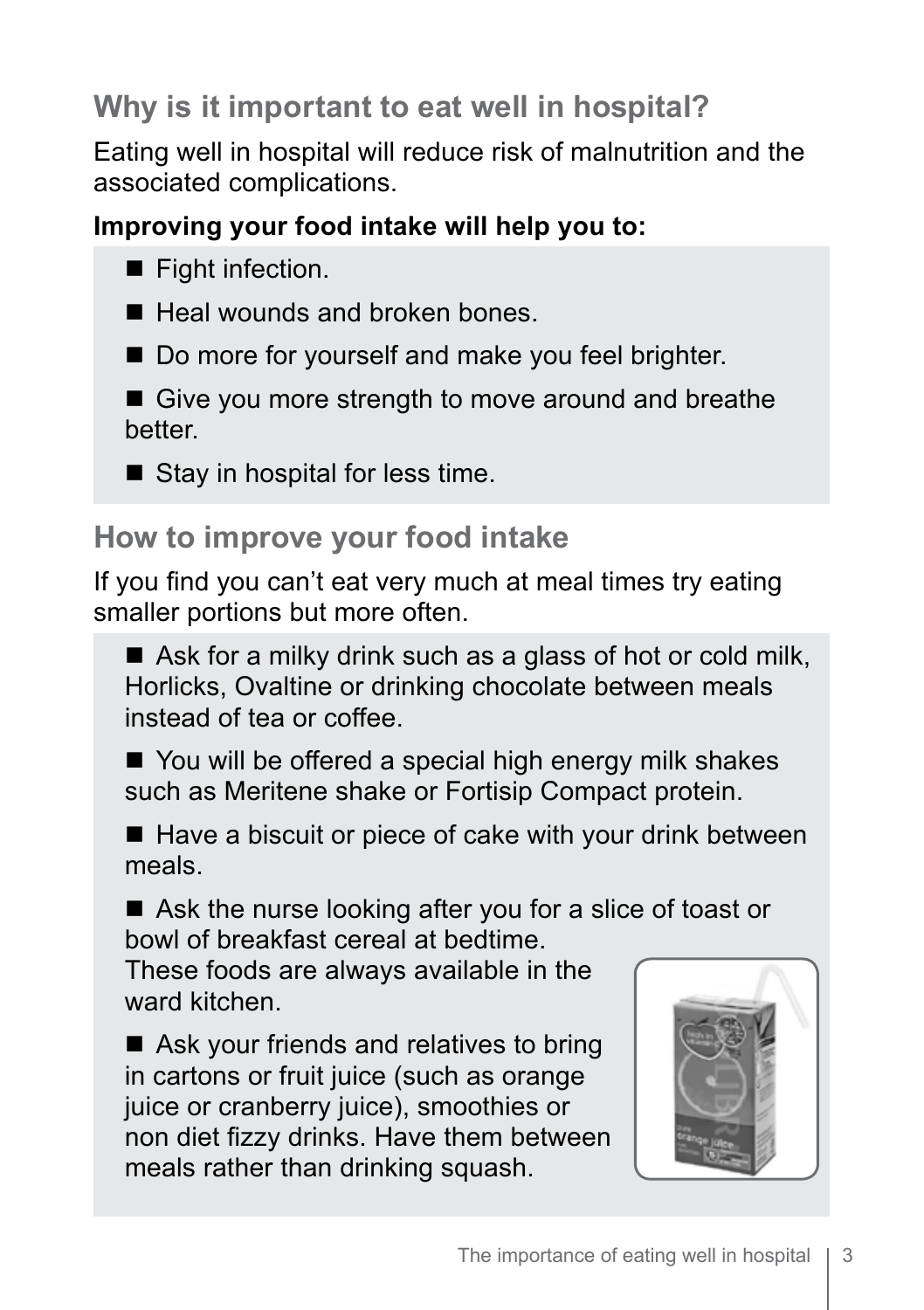$\blacksquare$  Desserts: The best choice is a small helping of sponge and custard, crumble and custard, milky pudding, bread and butter pudding or cheese and crackers.

### **What could my friends and relatives bring in?**

Visitors may like to bring in food or drinks to help you get better.

We have to be careful that foods brought in won't make you ill. For that reason, only foods that can be kept safely in your bedside locker may be brought in. Sandwiches and fresh cakes need to be eaten immediately. They cannot be 'kept for later'.



#### **Here are some ideas for foods you can bring in:**

- Biscuits, breakfast and cereal bars.
- $\blacksquare$  Small boxes of breakfast cereals.
- Cake portions, muffins, flapjack, shortbread.
- $\blacksquare$  Individual pots of long-life rice pudding, crème desserts or custard.
- Long-life yoghurts or milk shakes.
- $\blacksquare$  Small cartons of fruit juice.
- Sachets of Build-up soup or milkshakes.
- Sachets of Complan soups or milkshakes.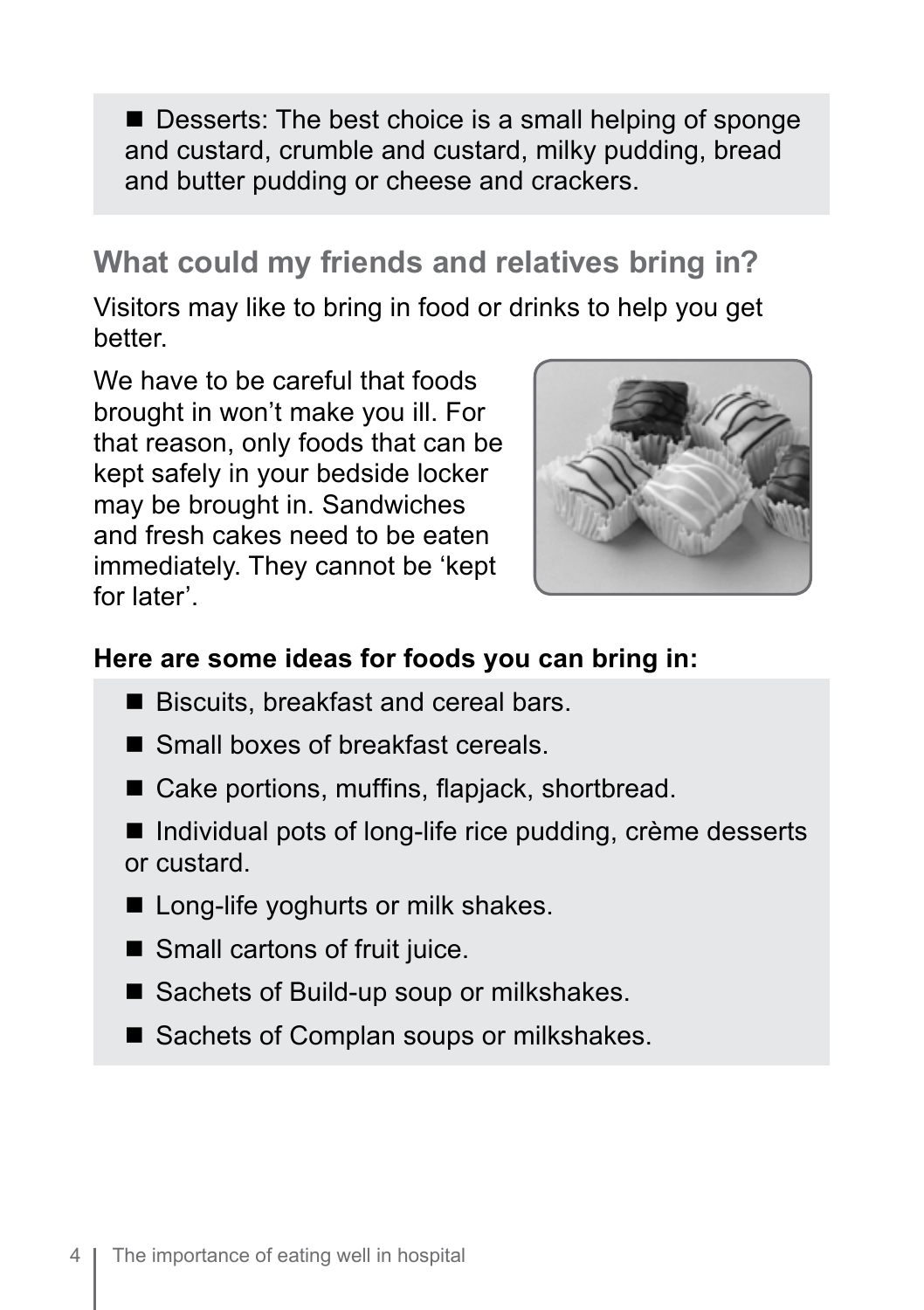# **Suggested meal plan**

**Breakfast:** Porridge or cereal with milk and sugar.

Carton of fruit juice.

**Mid-morning:** Cup of hot or cold milk and a biscuit.

**Mid-day meal:** Main course followed by dessert.

**Mid-afternoon:** Milky drink or fruit juice and biscuits or portion of cake.

**Evening meal:** Build-up soup, sandwich or portion of hot meal. Portion of milk pudding, yoghurt or blancmange.

**During evening:** Milk-based drink such as drinking chocolate

or Horlicks. Portion of cheese and biscuits, a slice of toast or a small bowl of breakfast cereal.



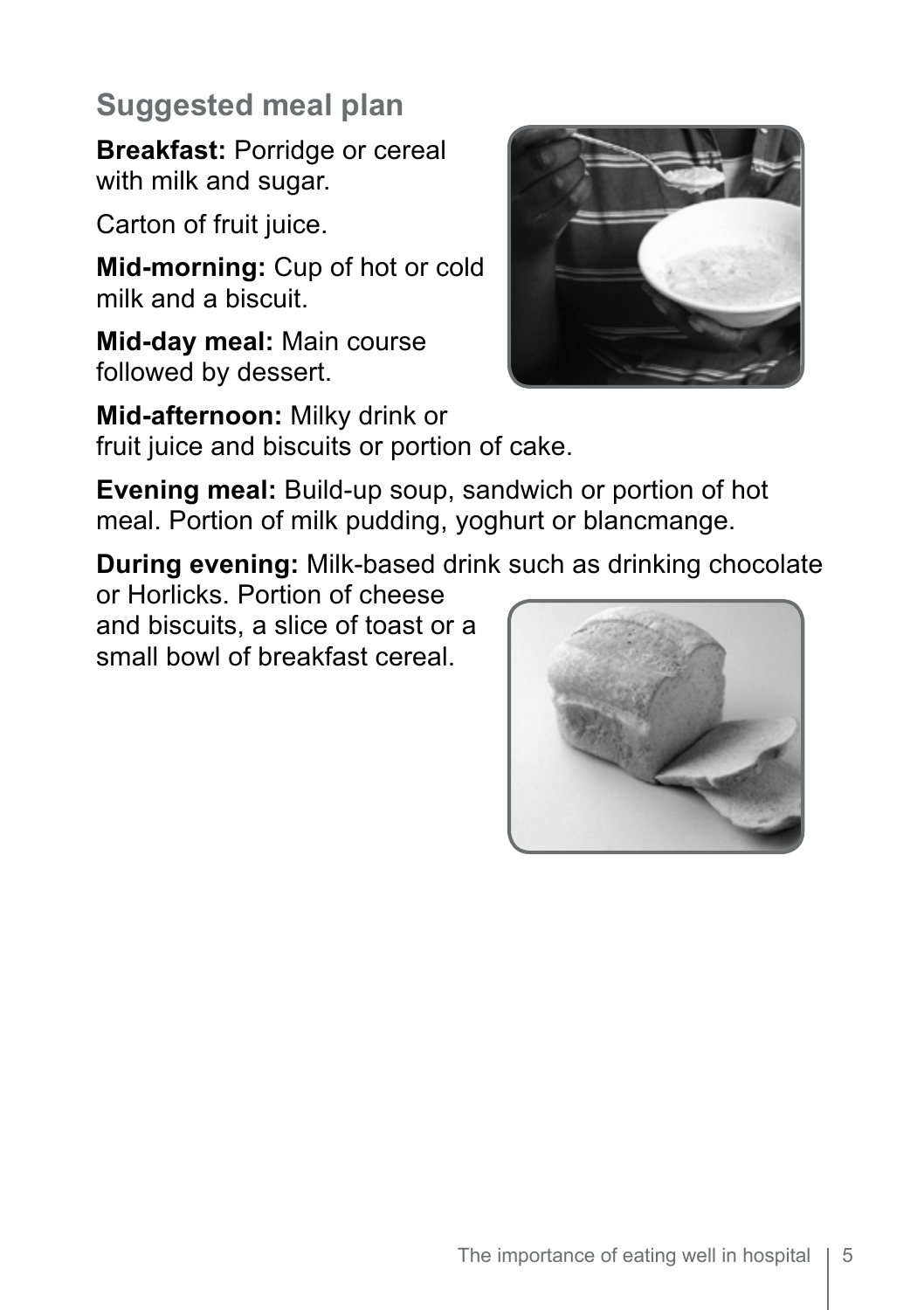#### **Other tips**

 $\blacksquare$  Ward staff are busy but they want to help you get better. Don't be afraid to ask if any milky drinks or snacks are available. Milk, bread and breakfast cereals are usually available in the ward kitchens.

 $\blacksquare$  It is important for you to be as well-nourished as possible because it helps you get better.



NHS Constitution. Information on your rights and responsibilities: **www.nhs.uk/aboutnhs/constitution**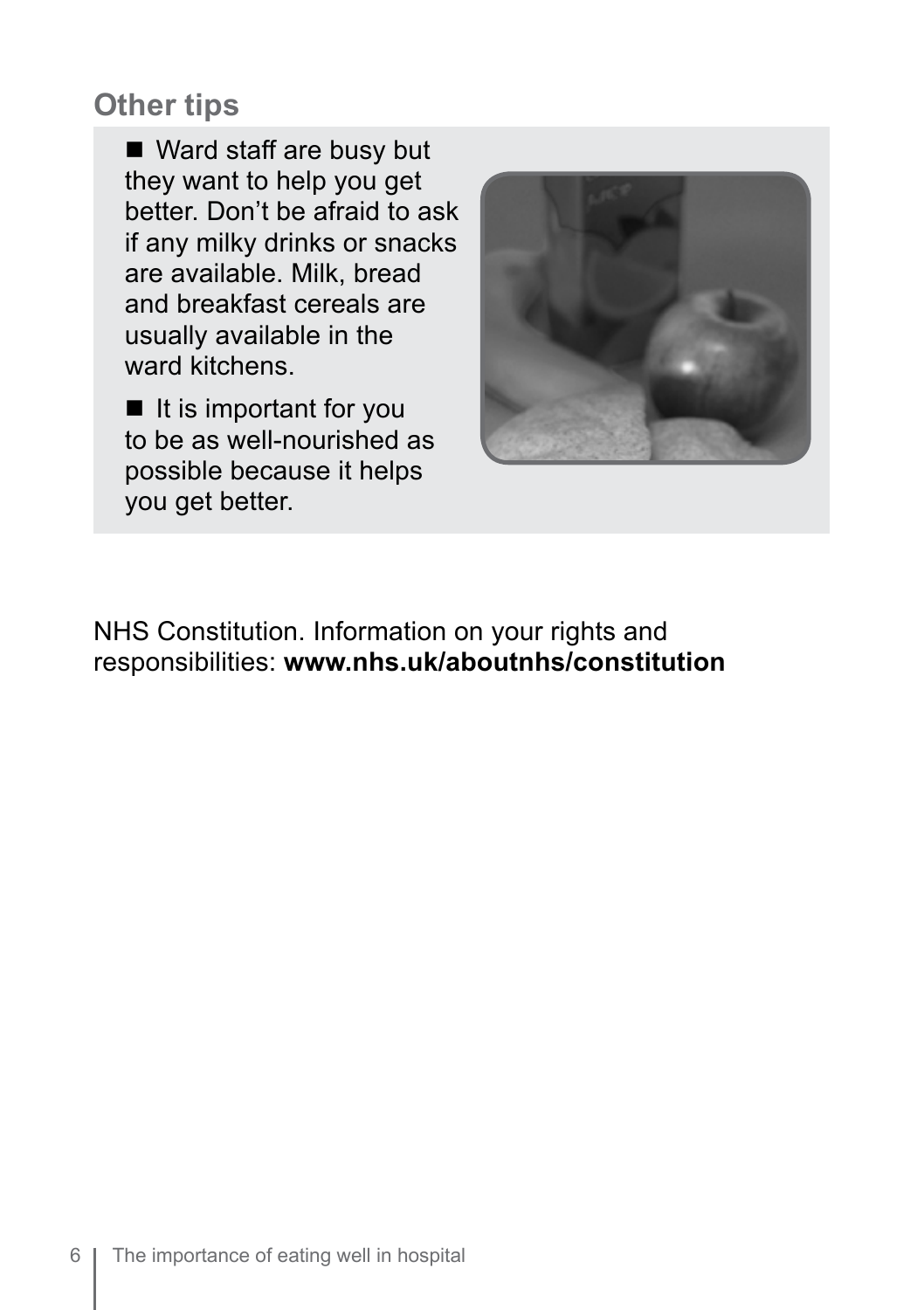**Use this space to write down any questions you may have**